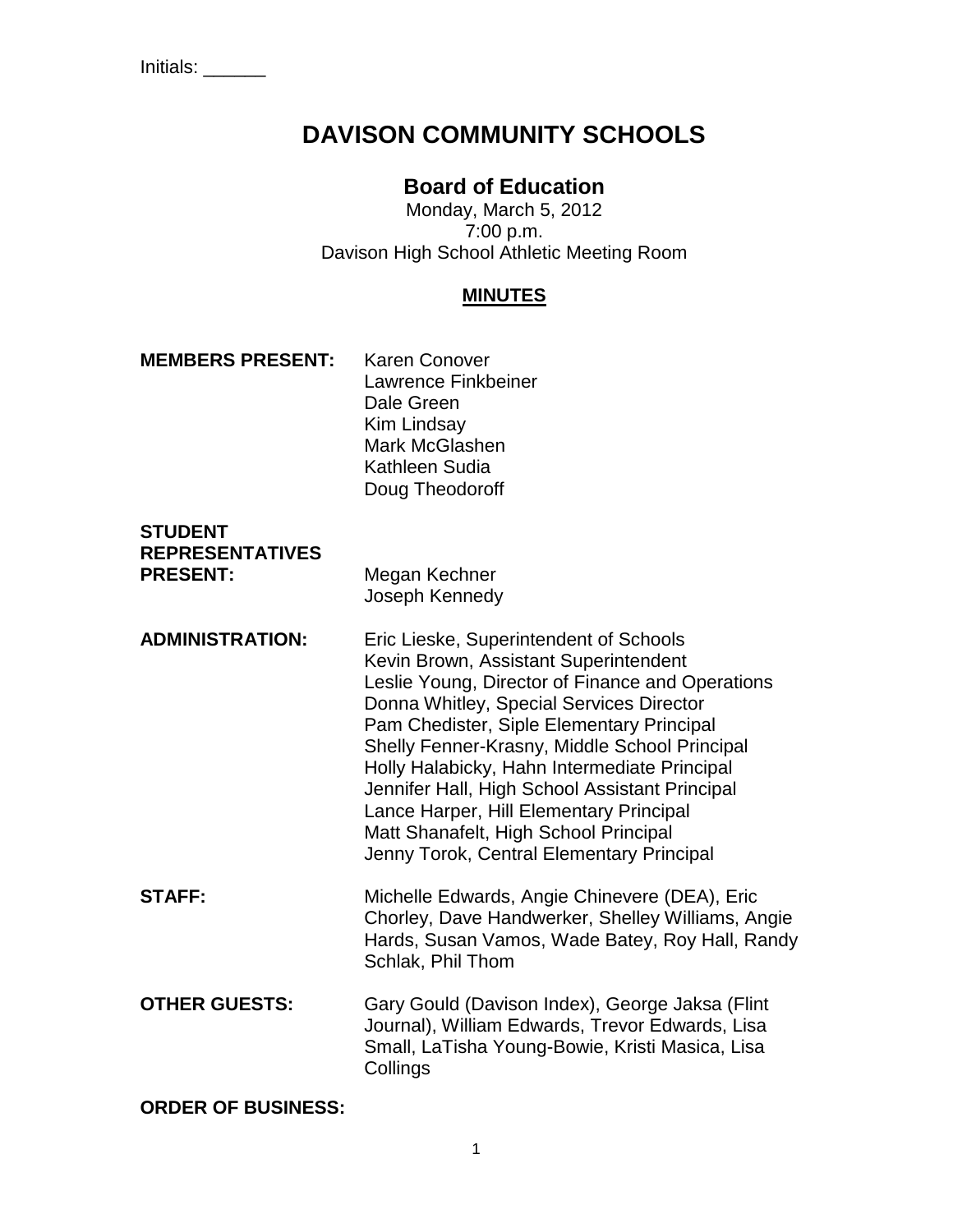**CALL TO ORDER**: The regular meeting of the Davison Board of Education was called to order by President Kathleen Sudia at 7:05 pm in the Davison High School Athletic Meeting Room.

**PLEDGE OF ALLEGIANCE:** The pledge of allegiance was led by Davison High School Principal Matt Shanafelt, Wrestling Coach Roy Hall, Assistant Coach Randy Schlak and members of the Davison High School Wrestling Team.

**ROLL CALL:** Kathy LaFeldt read the roll. Members present: Karen Conover, Lawrence Finkbeiner, Dale Green, Kim Lindsay, Mark McGlashen, Kathleen Sudia, and Doug Theodoroff. Student members present: Megan Kechner and Joseph Kennedy.

**APPROVAL OF AGENDA:** Moved by Karen Conover, supported by Mark McGlashen, to approve the agenda as presented with one change: To move the closed session to the last item on the agenda. The motion was carried with a vote of 7-yes, 0-no.

**APPROVAL OF CONSENT AGENDA:** Moved by Larry Finkbeiner, supported by Doug Theodoroff, to approve the consent agenda which included items 1-5 below:

- 1. **Approval of Minutes:** Approval of the open session minutes for the previous regular meeting of February 6, 2012 and special meeting of February 20, 2012. Approval of the closed session minutes of the February 20, 2012 meeting. Approval of the minutes for committee meetings held since the February 6, 2012 board meeting.
- 2. **Approval of Bills for Payment:** Approval of payment of the bills for February:

AP-Pooled Cash: General Fund, DCER, DTV, Athletic Fund, Cafeteria Fund, and Student Activity Fund  $$ 1,334,332.49$ 

- 3. **Treasurer's Report:** Approval of the Treasurer's Report for the month of February.
- 4. **Monthly Personnel Report:** Approval of personnel activity for the period of February 2-29, 2012.

#### 5. **Approval of Second Reading and Adoption of the Following Policy and Associated Regulation Revisions:**

| <b>Policy</b> | Title                                                 |
|---------------|-------------------------------------------------------|
| 1030          | Board Bylaws: Membership                              |
| 1152          | Board Bylaws: Election of Officers and Length of Term |
| 1300          | <b>Board Bylaws: Meetings</b>                         |
| 8040          | <b>Students: School Admissions</b>                    |
| 8260          | Students: Bullying                                    |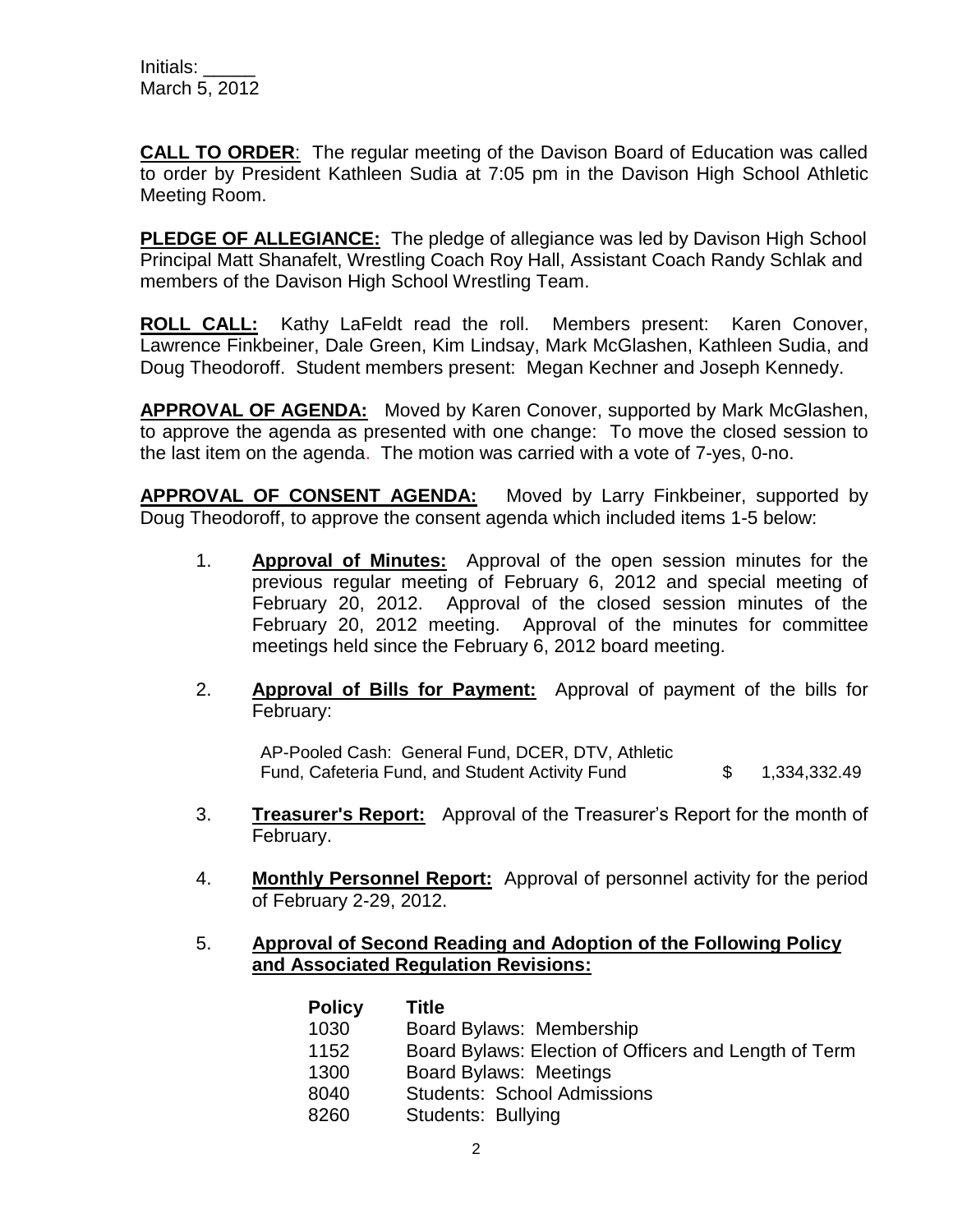| Regulations* | <b>Title</b>                       |
|--------------|------------------------------------|
| 5370-R       | Personnel: Communicable Diseases   |
| 8040-R       | <b>Students: School Admissions</b> |

\*Per Board Policy 1570 Administrative Regulations are to be developed by the Superintendent to comply with Board Policies and are not normally subject to approval by the Board. The above Administrative Regulations are being provided for information purposes only.

The motion was carried with a vote of 7-yes, 0-no.

## **COMMUNICATIONS:**

#### **Special Presentations**

- **MEAP Results:** Assessment Coordinator Eric Chorley presented details about this year's third through ninth grade MEAP results using the new cut scores.
- **Energy Education:** Energy Education Specialist Eric Chorley provided information on the district's energy conservation and money saving initiative through its partnership with Energy Education.

**From the Public:** Visitors were welcomed and invited to address the Board. There was no response from the public.

**Correspondence:** Board Secretary Karen Conover read the following correspondence:

A letter of appreciation addressed to the district from McLaren Vice President of Hospice and Palliative Care Lisa Salmons thanking the district's employees for their generous contribution of \$1,109.02 (funds provided through a recent districtwide jean day) to Brian's House in Davison.

#### **ACTION ITEMS:**

#### **SUPERINTENDENT'S ANNUAL PERFORMANCE EVALUATION AND**

**EMPLOYMENT CONTRACT:** On the basis of the results of the superintendent's performance evaluation which was recently compiled and reviewed, the Personnel Committee recommended that the expiration date of Superintendent Lieske's contract be extended one year, to cover the period July 1, 2012 through June 30, 2015. Moved by Mark McGlashen supported by Dale Green, to approve the superintendent's employment contract and annual performance evaluation. There was discussion. The motion was carried with a vote of 7-yes, 0-no.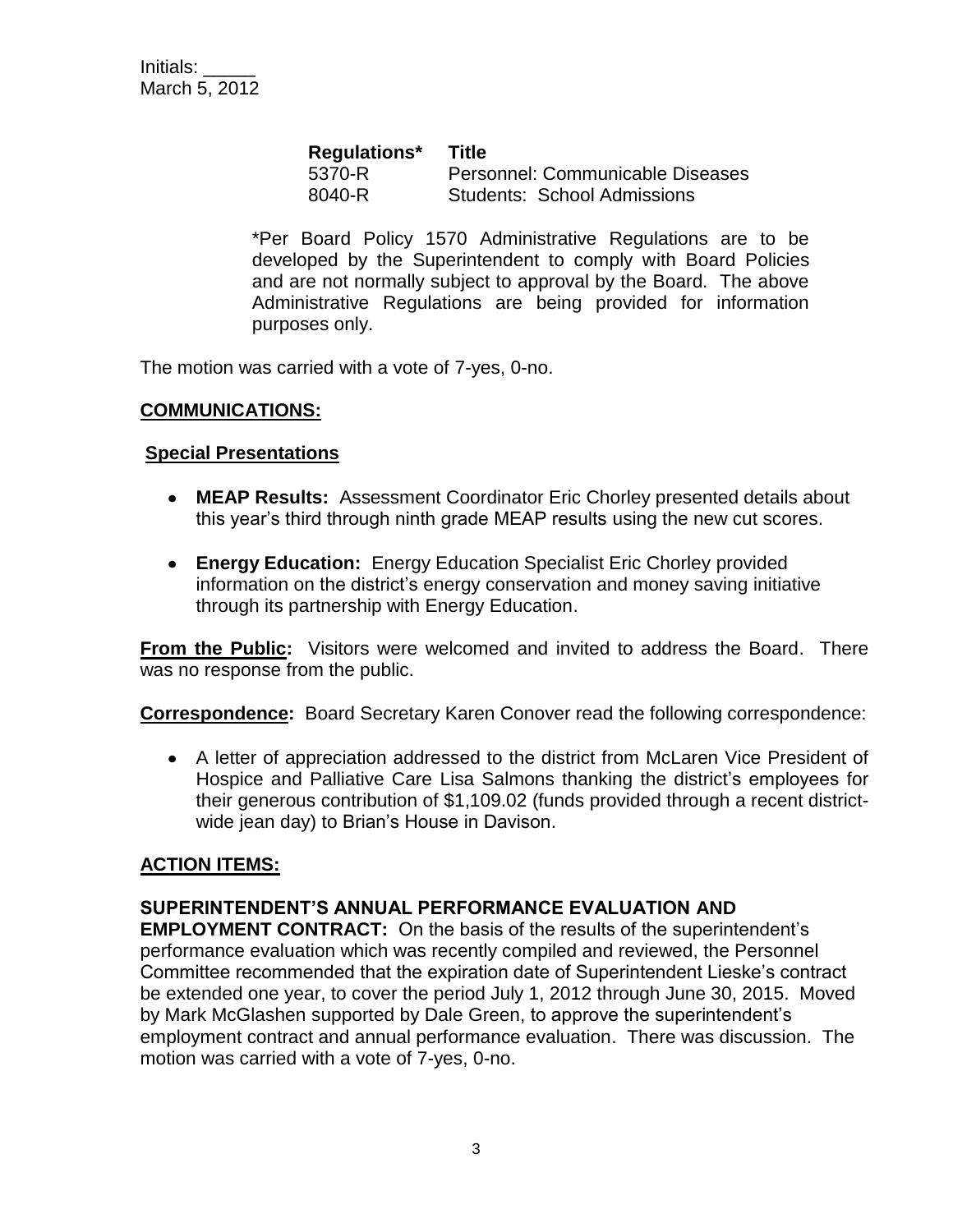**ORGANIZATIONAL MEETING DATE:** Moved by Karen Conover, supported by Doug Theodoroff, to approve July 16, 2012, 7:00 pm, in the Cardinal Center Board Room, as the date, time, and location for the Organizational Meeting of the Board of Education. There was discussion. The motion was carried with a vote of 7-yes, 0-no.

**APPROVAL OF RESOLUTION TO CHANGE THE ANNUAL ELECTION DATE AND BOARD MEMBER TERMS FOR THE DAVISON BOARD OF EDUCATION:** Recent legislation mandates that school board member elections must be held in November of even years. Due to this mandate we believe it's in the best interest of the school district to move from four-year board member terms to six-year terms. A resolution drawn by Attorney Patrick Berardo from Thrun Law Firm that changes board member terms from four to six years was provided. Moved by Karen Conover, supported by Dale Green, to approve the resolution to move from four-year to six-year board member terms as presented. There was discussion. The motion was carried with a vote of 7-yes, 0-no.

**APPROVAL OF CENTRAL ELEMENTARY FACILITY STUDY:** Through our continued facilities review it has been determined that a study be conducted on our oldest school building, Central Elementary. In December a request for proposal was developed to have a site and facility study conducted. Upon review of the architecture firms' proposals and presentations, the Board Buildings, Grounds, and Transportation Committee supports using the architecture firm Diekema/Hamann to conduct this study. Moved by Karen Conover, supported by Larry Finkbeiner, to approve the architecture firm Diekema/Hamann to conduct the facility study as requested. There was discussion and questions were answered. The motion was carried with a vote of 7-yes, 0-no.

**APPROVAL OF RESOLUTION TO AUTHORIZE THE REFUNDING OF THE 2003 SCHOOL BUILDING AND SITE BONDS:** As interest rates continue to reach historical lows it is beneficial for the district to refund our 2003 School Building and Site Bonds. A resolution drawn by Attorney Patrick Berardo from Thrun Law Firm authorizing the issuance and delegating the sale of Davison Community Schools 2012 refunding bonds was provided. Moved by Kim Lindsay, supported by Mark McGlashen, to approve the resolution as presented. There was discussion. The motion was carried with a vote of 7-yes, 0-no.

**APPROVAL OF STUDENT TRIP TO PARIS AND SOUTHERN FRANCE:** High School French Teacher Veronique Hungerford requests the Board's authorization to plan a summer trip on July 8-16, 2013 for high school sophomore, junior, and senior students who participate in the French program. The students will miss no instructional time as it will take place during the summer. Details of this trip were provided. Moved by Karen Conover, supported by Larry Finkbeiner, to approve the student trip as presented. There was discussion and questions were answered. The motion was carried with a vote of 7-yes, 0-no.

**ACCEPTANCE OF CONTRIBUTIONS:** Moved by Doug Theodoroff, supported by Dale Green, to gratefully accept the following contributions and to direct the superintendent to express the Board's gratitude in writing: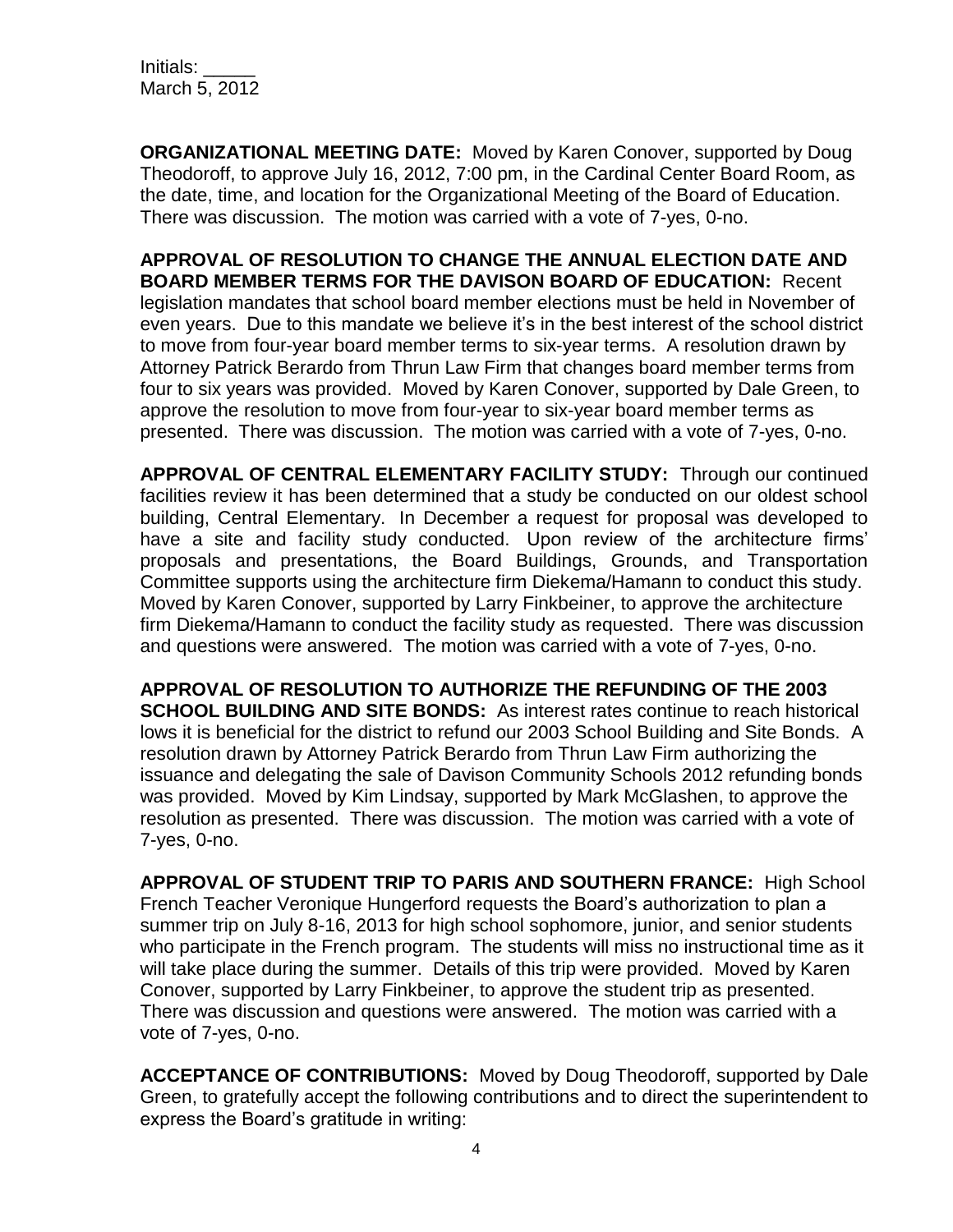- The Davison Historical Society donated pictures and scrapbooks of Wolcott School compiled during the 1960's for the district's Alumni Room.
- Jeremy Keefer on behalf of Whitetails Unlimited donated \$3,000 to Hahn Intermediate's Fishing and Outdoor Club. This generous donation will provide various opportunities for students to connect with nature, each other, and our community.

The motion was carried with a vote of 7-yes, 0-no.

#### **INFORMATIONAL ITEMS:**

#### **From our Superintendent:**

- Superintendent Lieske provided information regarding the state's current funding plans for public schools and how this affects the district's budget plans.
- Informational parent meetings regarding full-day kindergarten are scheduled. They are being offered in March at four different meeting times to provide various opportunities for parents to attend.

#### **From our Student Representatives:**

Megan Kechner and Joseph Kennedy reported on events of interest at Davison High School.

#### **Other Matters Which May Properly Come Before the Board** (From Board members)**:**

• The Board of Education made comments.

#### **Future Meeting Dates:**

Next Regular Meeting: Monday, April 16, 2012 7:00 pm Davison High School Athletic Meeting Room 1250 N. Oak Road Davison, MI 48423

#### **CLOSED SESSION REGARDING STUDENT DISCIPLINARY MATTERS FOR**

**STUDENTS #1 AND #2:** Moved by Kim Lindsay, supported by Karen Conover, to convene into closed session at 8:22 pm for the purpose of discussing student disciplinary matters for student #1 and student #2. The motion was carried with a vote of 7-yes, 0-no. The students' parents requested that Board deliberation take place in closed session, which is allowed under Section 8 [b] of Michigan's Open Meetings Act.